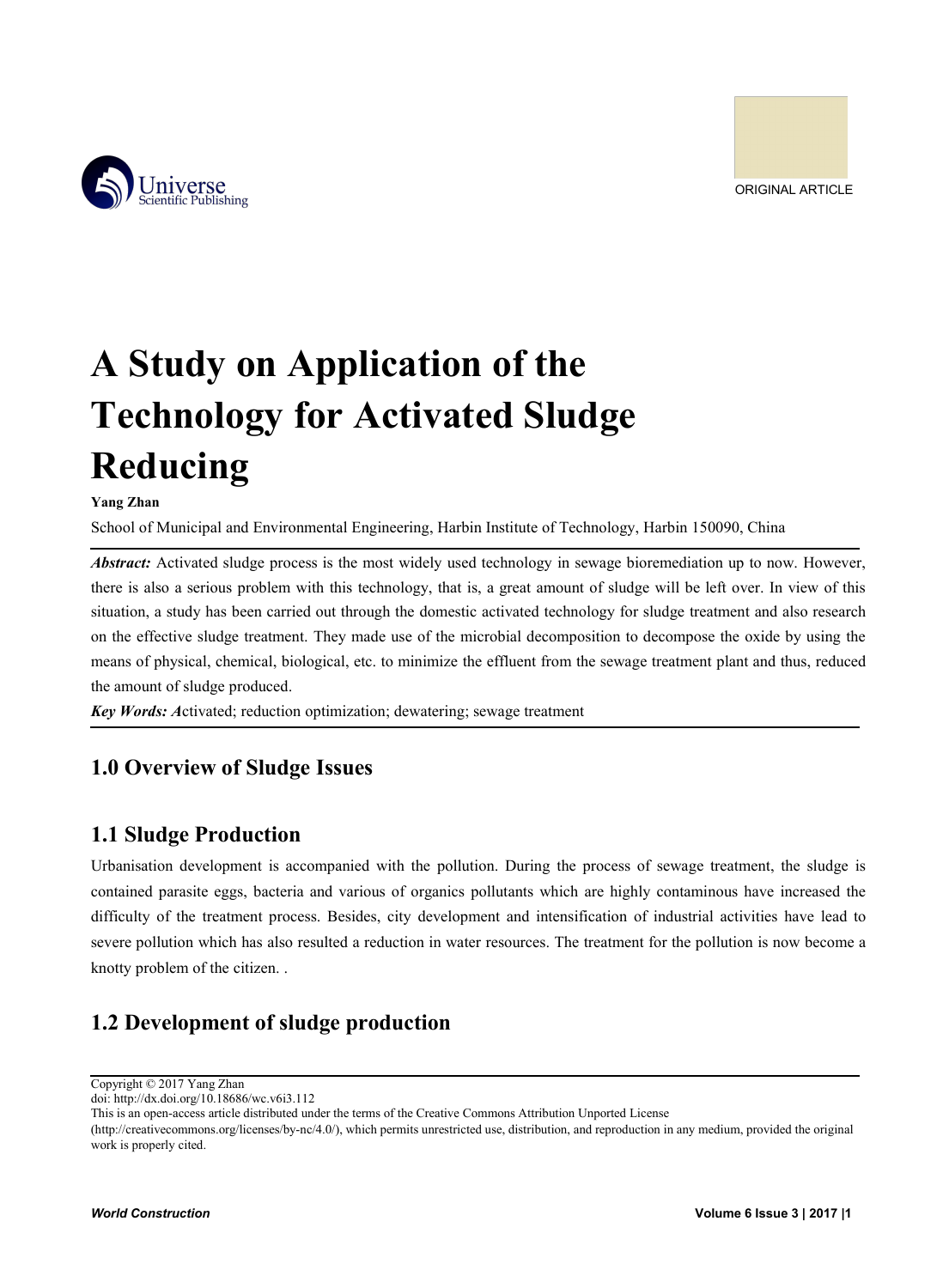At the end of the 1990s, domestic sludge production was more than 10 million tons but the amount of treated sludge was not even more than one-tenth of the total amount of sludge produced. The increment of population and th At the end of the 1990s, domestic sludge production was more than 10 million tons but the amount of treated sludge was<br>not even more than one-tenth of the total amount of sludge produced. The increment of population and th At the end of the 1990s, domestic sludge production was more than 10 million tons but the amount of treated sludge was<br>not even more than one-tenth of the total amount of sludge produced. The increment of population and th At the end of the 1990s, domestic sludge production was more than 10 million tons but the amount of treated sludge was<br>not even more than one-tenth of the total amount of sludge produced. The increment of population and th At the end of the 1990s, domestic sludge production was more than 10 million tons but the amount of treated sludge was<br>not even more than one-tenth of the total amount of sludge produced. The increment of population and th At the end of the 1990s, domestic sludge production was more than 10 million tons but the amount of treated sludge was<br>not even more than one-tenth of the total amount of sludge produced. The increment of population and th At the end of the 1990s, domestic sludge production was more than 10 million tons but the amount of treated sludge was<br>not even more than one-tenth of the total amount of sludge produced. The increment of population and th At the end of the 1990s, domestic sludge production was more than 10 million tons but the amount of treated sludge was<br>not even more than one-tenth of the total amount of sludge produced. The increment of population and th At the end of the 1990s, domestic sludge production was more than 10 m<br>not even more than one-tenth of the total amount of sludge produce<br>urbanization have caused rampant pollution. Not only this, there are<br>develop up whic

| 350<br>18<br>301                                                   |
|--------------------------------------------------------------------|
|                                                                    |
|                                                                    |
|                                                                    |
|                                                                    |
|                                                                    |
| 45                                                                 |
|                                                                    |
| 3                                                                  |
| Figure 1 Sludge production and treatment methods in some countries |

Figure 1 Sludge production and treatment methods in some countries

Sweden 180 72 / 63 45<br>
Switzerland 170 / 50 120 /<br>
Denmark 130 43 36 48 3<br>
Figure 1 Sludge production and treatment methods in some countries<br>
2.0 Sludge Reduction Technology<br>
Unprompted treatment for the harmful substanc Switzerland 170 / 50 120 / <br>
Denmark 130 43 36 48 3<br>
Figure 1 Sludge production and treatment methods in some countries<br> **2.0 Sludge Reduction Technology**<br>
Unprompted treatment for the harmful substances and heavy metal i **Example 1 130** 43 36 48 3<br>
Figure 1 Sludge production and treatment methods in some countries<br> **2.0 Sludge Reduction Technology**<br>
Unprompted treatment for the harmful substances and heavy metal in the sludge poses a treme Figure 1 Sludge production and treatment methods in some countries<br> **2.0 Sludge Reduction Technology**<br>
Unprompted treatment for the harmful substances and heavy metal in the sludge poses a tremendous threat to the<br>
nenviro Figure 1 Sludge production and treatment methods in some countries<br>
2.0 Sludge Reduction Technology<br>
Unprompted treatment for the harmful substances and heavy metal in the sludge poses a tremendous threat to the<br>
environme **2.0 Sludge Reduction Technology**<br>
Unprompted treatment for the harmful substances and heavy metal in the sludge poses a tremendous threat to the<br>
environment as it will result in a severe pollution. In order to facilitat **2.0 Sludge Reduction Technology**<br>
Unprompted treatment for the harmful substances and heavy metal in the sludge poses a tremendous threat to the<br>
environment as it will result in a severe pollution. In order to facilitate **2.0 Sludge Reduction Technology**<br>Unprompted treatment for the harmful substances and heavy metal in the sludge poses a tremendous threat to the<br>environment as it will result in a severe pollution. In order to facilitate t Unprompted treatment for the harmful substances and heavy metal in the sludge poses a tremendous threat to the environment as it will result in a severe pollution. In order to facilitate the transportation, preliminary tre environment as it will result in a severe pollution. In order to facilitate the transportation, preliminary treatment<br>required for the sludge in the sewage treatment plant before it is processed. There is a regulation on t landfill of treated sewage sludge, that is, sludge from sewage treatment plant can be landfilled only if its dry matter content is above 35% and its shear force shall not less than 25KN/m 2. Due to the high content of orga content is above 35% and its shear force shall not less than 25KN/m 2. Due to the high content of organic matter in sludge and the sludge corruption issue also has been taken into account, sludge stabilization will be carr sludge and the sludge corruption issue also has been taken into account, sludge stabiliathe disposal of sludge. The general sludge treatment procedure are: sludge concentration dewatering. First of all, it is necessary to

2 below shows the endogenous process of the biological sewage treatment system<br> **Although the water content in sludge can up to 80% and above, there are also contain of refractory organic matter, heavy<br>
metals and salts. I**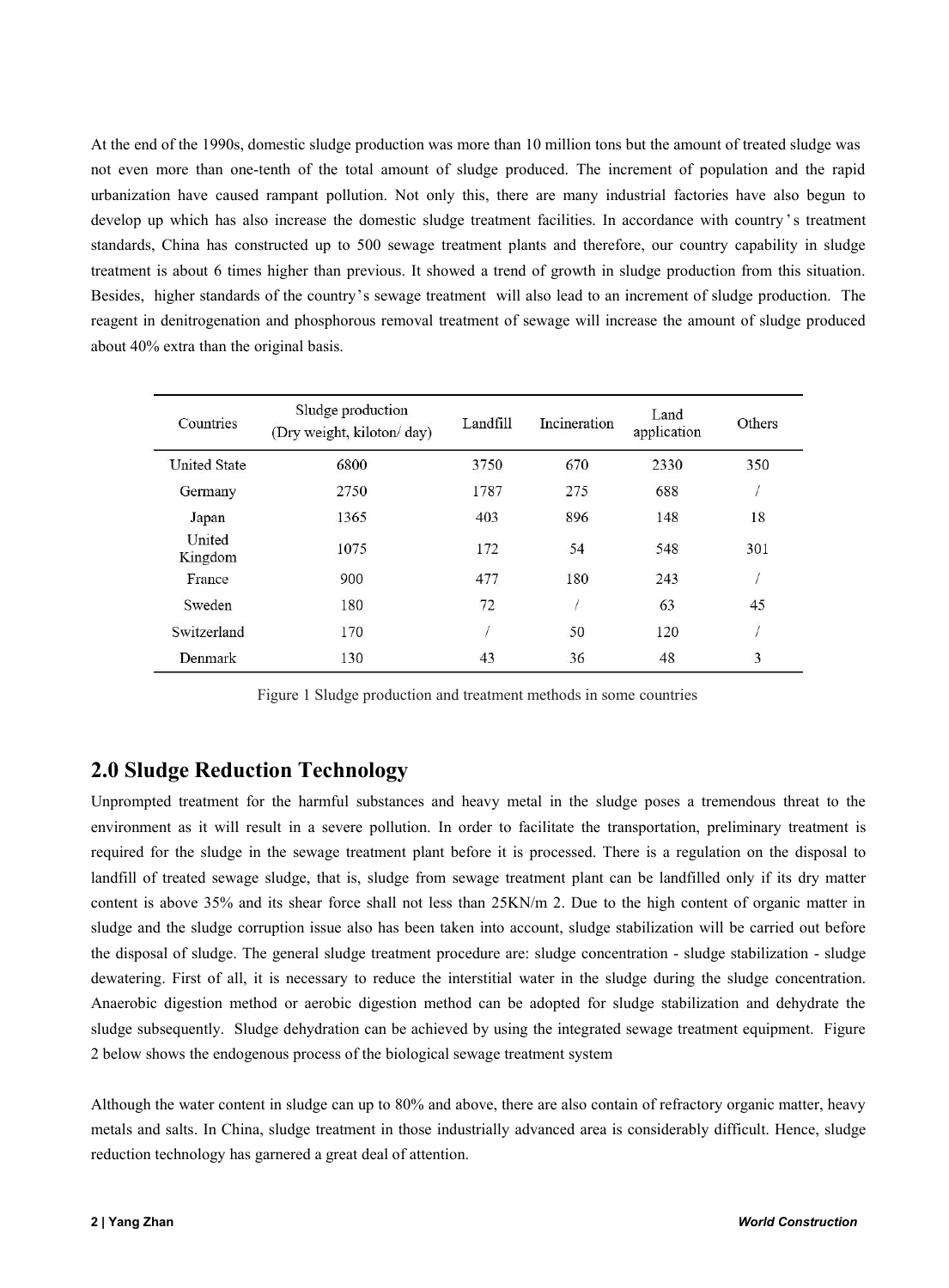

The biological cellular<br>
Tellular<br>
Tellular<br>
Tellular<br>
Tellular<br>
Tellular<br>
Tellular<br>
Tellular<br>
Tellular<br>
Tellular<br>
Tellular<br>
Tellular<br>
Tellular<br>
Tellular<br>
Tellular<br>
Tellular<br>
Tellular<br>
Tellular<br>
Tellular<br>
Tellular<br>
Tellula synthesis<br>
Figure 2 Endogenous process of the biological sewage treatment system<br>
2.1 Domestic and International Research<br>
From the domestic and International research<br>
from the domestic and international research<br>
integra Sludegradable component **Figure 2** Endogenous process of the biological sewage treatment system<br> **Example 1.1 Domestic and International Research**<br> **Example 1.1 Domestic and International Research**<br> **Example 1.1 Domestic a** Example 1991<br>
Figure 2 Endogenous process of the biological sewage treatment system<br> **2.1 Domestic and International Research**<br>
From the domestic and international research<br>
from the domestic and international research<br>
st Figure 2 Endogenous process of the biological sewage treatment system<br> **2.1 Domestic and International Research**<br>
From the domestic and international research<br>
freatment. The biological cell lysis in the sludge is the most **2.1 Domestic and International Research**<br> **2.1 Domestic and International Research**<br> **2.1 Domestic and International Research**<br> **2.1 Domestic and International Research**<br> **2.1 Domestic and International Research**<br> **2.2 Ai Example that the international research** situation, the three basic principles is effective on sludge reducing treatment. The biological cell lysis in the sludge is the most effective method. In order to reduce the sludge From the domestic and international research situation, the three basic principles is effective on sludge reducing<br>treatment. The biological cell lysis in the sludge is the most effective method. In order to reduce the slu

treatment. The biological cell lysis in the sludge is the most effective method. In order to reduce the sludge production, mechanical disintegration has been used for an accelerated and improved anaerobic digestion of slud mechanical disintegration has been used for an accelerated and improved anaerobic digestion of sludge during the<br>sludge treatment process. Besides, the microbial predation cycle used to reduce the sludge production by incr sludge treatment process. Besides, the microbial predation cycle used to reduce the sludge production by increasing the quantity of predator. Lastly, chemical treatment or biological treatment is being applied on the uncou quantity of predator. Lastly, chemical treatment or biological treatment is being applied on the uncoupling of<br>metabolism result in energy spilling and biological degradation as well.<br>
2.2 Aim of Study<br>
As people has more metabolism result in energy spilling and biological degradation as well.<br>
2.2 Aim of Study<br>
As people has more concern on the environmental issues, our researchers have begun to research on the sludge treatment<br>
methods at quantity of predator. Lastly, chemical treatment or biological treatment is being applied on the uncoupling of<br>metabolism result in energy spilling and biological degradation as well.<br> **2.2 Aim of Study**<br> **4.2 Aim of Study** As people has more concern on the environmental issues, our researchers have begun to research on the sludge treatment<br>methods at the beginning of the twentieth century. Sludge treatment will affect the region's economic b methods at the beginning of the twentieth century. Sludge treatment will affect the region's economic benefit and also<br>the developing country which has been practicing the principle of sustainable development. In order to

the development of cityscape directly and thus, sludge reducing treatment has become particularly important. China is a<br>developing country which has been practicing the principle of sustainable development. In order to dak developing country which has been practicing the principle of sustainable development. In order to dahere to this<br>principle, we need to take into account the strategic optimization of the design principles so that we are a principle, we need to take into account the strategic optimization of the design principles so that we are able to cherish<br>the environmental resources and also protect the existing resources. Therefore, it is extremely ess the environmental resources and also protect the existing resources. Therefore, it is extremely essential to put the<br>treatment of pollution in an important position as it is beneficial to our country's development in other treatment of pollution in an important position as it is beneficial to our country's do<br> **3.0 Application of Activated Sludge Reducing Treatmen**<br>
Activated sludge refer to the flocculation of bacteria. The interior cell co *by* a rigid cell wall, made of sugar polymer. Its structural characteristic able to protect its shape from damage. In addition, the surface of sludge also contains refractory contaminants which are harmful to the environ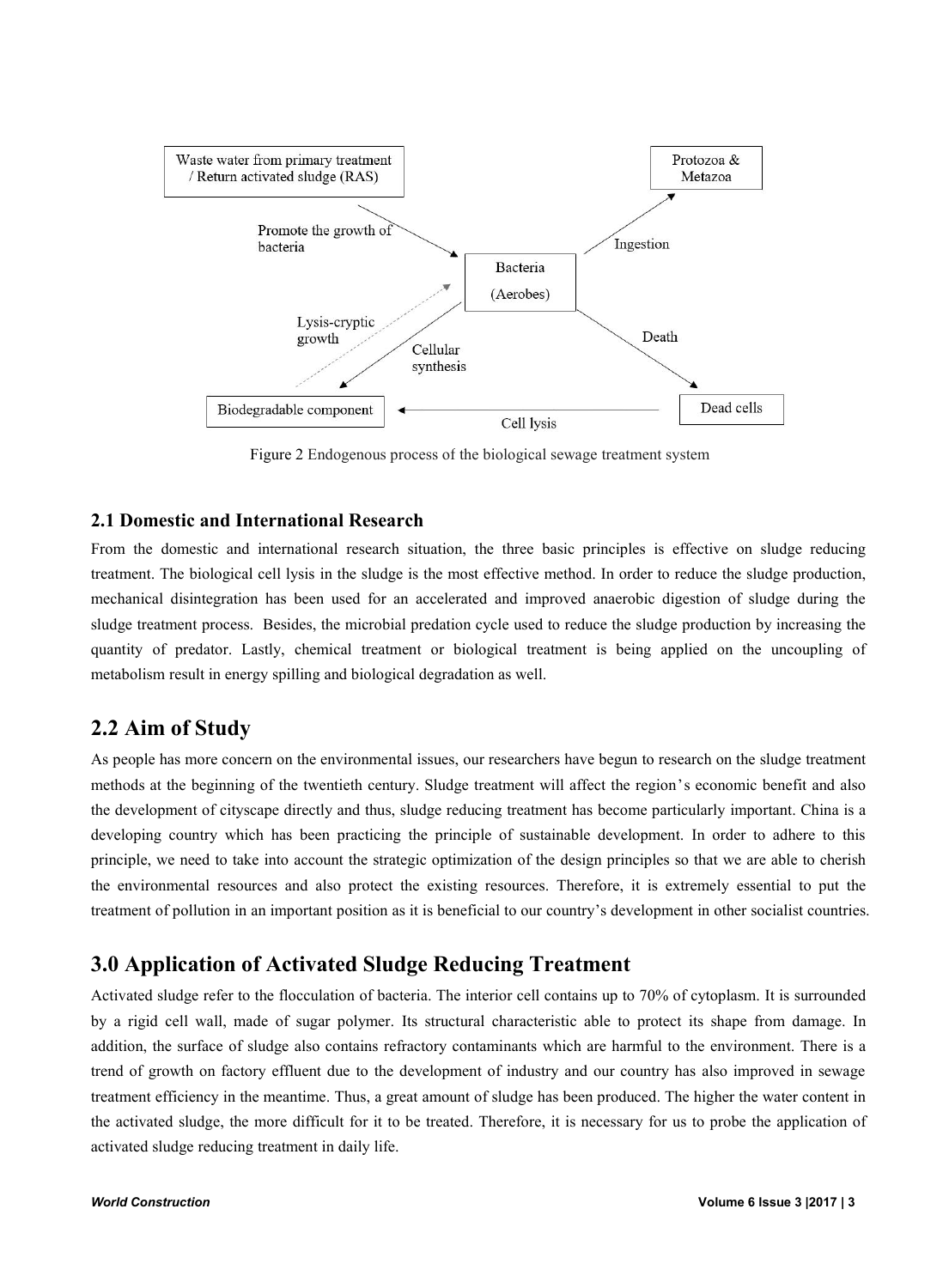**3.1 Chemical treatment**<br>According to the chemical methodology, chemical treatment used to destrifie sludge to destroy its inner structure. Then, chemical agent added in have<br>disintegration, better filterability and solubi **3.1 Chemical treatment**<br>According to the chemical methodology, chemical treatment used to destroy the outer cell membrane of the microbial in<br>the sludge to destroy its inner structure. Then, chemical agent added in have d **3.1 Chemical treatment**<br>According to the chemical methodology, chemical treatment used to destroy the outer cell membrane of the microbial in<br>the sludge to destroy its inner structure. Then, chemical agent added in have d **3.1 Chemical treatment**<br>According to the chemical methodology, chemical treatment used to destroy the outer cell membrane of the microbial in<br>the sludge to destroy its inner structure. Then, chemical agent added in have d **3.1 Chemical treatment**<br>According to the chemical methodology, chemical treatment used to destroy the outer cell membrane of the microbial in<br>the sludge to destroy its inner structure. Then, chemical agent added in have **3.1 Chemical treatment**<br>According to the chemical methodology, cherefore the sludge to destroy its inner structure. Then,<br>disintegration, better filterability and solubili<br>their structure, disconnected the electrostatic<br>c **3.1 Chemical treatment**<br>According to the chemical methodology, chemical treatment used to destroy the<br>the sludge to destroy its inner structure. Then, chemical agent added in have dem<br>disintegration, better filterability **3.1 Chemical treatment**<br>According to the chemical methodology, chemical treatment used to destroy the outer cell membrane of the microbial in<br>the sludge to destroy its inner structure. Then, chemical agent added in have d **S.1 CHEMICAT LEATMENT**<br>According to the chemical methodology, chemical treatment used to destroy the outer cell membrane of the microbial in<br>the sludge to destroy its inner structure. Then, chemical agent added in have de According to the chemical methodology, chemical treatment used to destroy the outer cell membrane of the microbial in<br>the sludge to destroy its imer structure. Then, chemical agent added in have demonstrated effectively go According to the chemical methodology, chemical tr<br>the sludge to destroy its inner structure. Then, chemic<br>disintegration, better filterability and solubility. The<br>their structure, disconnected the electrostatic interact<br>c

dehydration The most effective oxidant as it will destroy the more than a discrete is a five value of career back with the most effective oxidant as it will destroy the cell membrane of bacteria and caused floc disintegration, cell sh

**3.2 Mechanical disintegration**<br>In the course of the study, the researchers have even applied ozonation, electro-osmotic methods to dispose dewater<br>shudge due to the low efficiency of chemical treatment. The major purpose **3.2 Mechanical disintegration**<br>In the course of the study, the researchers have even applied ozonation, electro-osmotic methods to dispose dewater<br>sludge due to the low efficiency of chemical treatment. The major purpose **3.2 Mechanical disintegration**<br>In the course of the study, the researchers have even applied ozonation, electro-osmotic methods to dispose dewater<br>sludge due to the low efficiency of chemical treatment. The major purpose In the course of the study, the researchers have even applied ozonation, electro-osmotic methods to dispose dewater<br>sludge aut to the low efficiency of chemical treatment. The major purpose is to destroy the inner structur sludge due to the low efficiency of chemical treatment. The major purposludge with external factors in order to facilitate the floc disintegration<br>dehydration<br>3.2.1 Ozonation<br>Ozone is the most effective oxidant as it will In the course of the study, the researchers have even applied ozonation, electro-os<br>sludge due to the low efficiency of chemical treatment. The major purpose is to dest<br>sludge with external factors in order to facilitate denydration<br>
3.2.1 Ozonation<br>
Ozone is the most effective oxidant as it will destroy the cell membrane of bacteria and caused floc disintegration, cell<br>
yisis, organic matter solubilisation and also reduce the sludge pollu 3.2.1 Ozonation<br>Ozone is the most effective oxidant as it will destroy the cell membrane of bacteria and caused floc disintegration, cell<br>ysis, organic matter solubilisation and also reduce the sludge pollution area. As th Ozone is the most effective oxidant as it will destroy the cell membrane of bacteria and caused floc disintegration, cell<br>ysis, organic matter solubilisation and also reduce the sludge pollution area. As the ozone generato

Ilysis, organic matter solubilisation and also reduce the sludge pollution area. As the ozone generator output voltage is<br>high, the recommended ozone dosage during ultrasonic operation is 0.05g015/g SS, while the filtered high, the recommended ozone dosage during ultrasonic operation is 0.05g015/g SS, while the filtered water content in<br>the going through the settler should not be more than 30%. When there is a fix value of ozone, both of th the going through the settler should not be more than 30%. When there is a fix value of ozone, both of the microbial in<br>the sludge as well as the sludge production have been reduced significantly. Sludge ozonation is relat the sludge as well as the sludge production have been reduced significantly. Sludge ozonation is relative ease of<br>operation and able to minimize the pollution.<br>3.2.2 Electroosmotic dewatering method<br>All sludges consist of operation and able to minimize the pollution.<br>3.2.2 Electroosmotic dewatering method<br>All sludges consist of a combination of a solid phase with a certain quantity of water. Most sludge materials have a slight<br>electric cha 3.2.2 Electroosmotic dewatering method<br>All sludges consist of a combination of a solid phase with a certain quantity of water. Most sludge materials have a slight<br>electric charge relative to water. To balance this charge, All sludges consist of a combination of a solid phase with a certain quantity of water. Most sludge materials have a slight<br>electric charge relative to water. To balance this charge, a row of cations from the solution lin electric charge relative to water. To balance this charge, a row of cations from the solution line up along the sludge<br>particle surface. The combined system of the surface charge on the particle and the corresponding coun particle surface. The combined system of the surface charge on the particle and the corresponding counter ion charge in<br>the solution is known as a double layer. Electroosmotic is a novel technique to dewater sludge. Under the solution is known as a double layer. Electroosmotic is a novel technique to dewater sludge. Under the optimum<br>conditions, 2 hours of electroosmotic dewatering able to increase the sludge dewater rate up to 40% higher t

conditions, 2 hours of electroosmotic dewatering able to increase the sludge dewater rate up to 40% higher than the original basis, which more efficient than 11 hours of mechanical compression but only can increase 22%. Ba original basis, which more efficient than 11 hours of mechanical compression but only can increase 22%. Based on the<br>study of Yang, (23), etc. on electroosmotic dewatering of sludge with 5% of solid rate, undergo 45mins of study of Yang, (23), etc. on electroosmotic dewatering of sludge with 5% of solid rate, undergo 45mins of electro<br>osmosis with current 1A and 2 A respectively, the dewatering rate are 35.0% and 46.8%. By using titanium mes osmosis with current 1A and 2 A respectively, the dewatering rate are 35.0% and 46.8%. By using titanium mesh as<br>electrodes for dewatering treatment, with current density of 80A/m2, adding calcium oxide 0.3 g/L, constant p electrodes for dewatering treatment, with current density of 80A/m2, adding calcium oxide 0. 3 g × 105Pa, the solid rate of mud cake has exceeded 67% which has better dehydration effect.<br>A study on the dewatering effect of study of Tang, (25), etc. on electroosmotic dewatering of study of Tang, (25), etc. on electroosmotic dewatering rate are 3<br>electrodes for dewatering treatment, with current density of 80A/m2, addin<br>× 105Pa, the solid rate Activated sludge dehydration. At temperature of -20 ° C, 15 kg of polymer electrolyte been added into every<br>are able to facilitate sludge dehydration. At temperature of -20 ° C, 15 kg of polymer electrolyte been added into Electroosmotic dewatering treatment is cost efficiency and high stabilization. Therefore, this technique is adopted widely<br>Electroosmotic dewatering treatment is cost efficiency and high stabilization. Therefore, this tech